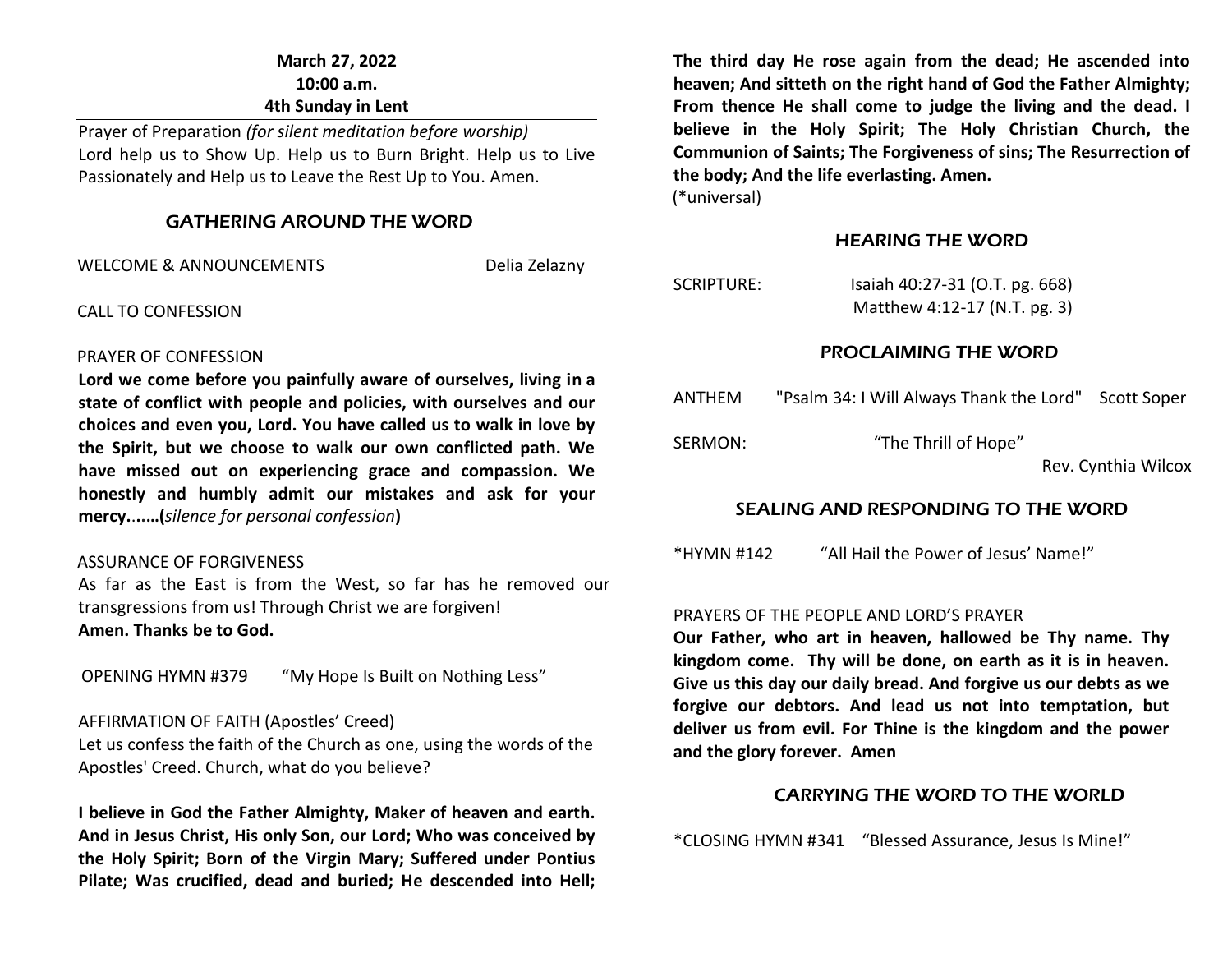## INVITATION TO TITHES AND OFFERINGS & PRAYER OF DEDICATION

\*BENEDICTION

POSTLUDE "Glory and Praise" Jesse Manibusan

\*Please stand if able

# Rev. Cynthia Wilcox Bio:

A native of New Jersey, and a Manasquan High alumni (1984), Cindy moved to Massachusetts where she attended Gordon College, got married, and raised her four kids. While living in Andover, MA Cindy was Director of Children's Ministries, a personal trainer, a lifestyle weight management coach, and produced fitness shows for television. In 2013, as an empty nester, Cindy moved back 'home' and presently lives with her husband, Dennis Wilcox, in Spring Lake Heights. She graduated from Princeton Theological Seminary (M.Div) and is an ordained Presbyterian minister, presently serving as the Manager of Spiritual Care at Jersey Shore University Medical Center. She is passionate about faith, fitness and fellowship. Her ministry vision is to encourage others to live gratefully, hopefully, and intentionally in alignment with their values. *Show up, Burn Bright, Live Passionately, and leave the rest up to Divinity.*

First Presbyterian Church of Avenel 621 East Woodbridge Avenue Avenel,  $NJ$  07001 March 27, 2022  $\mathbf{B}_{\text{ut they that}}$ upon the **Tenew their** with winds as eagle they shall and not be weary; and they shall walk and not faint.

> "The Thrill of Hope" Rev. Cynthia Wilcox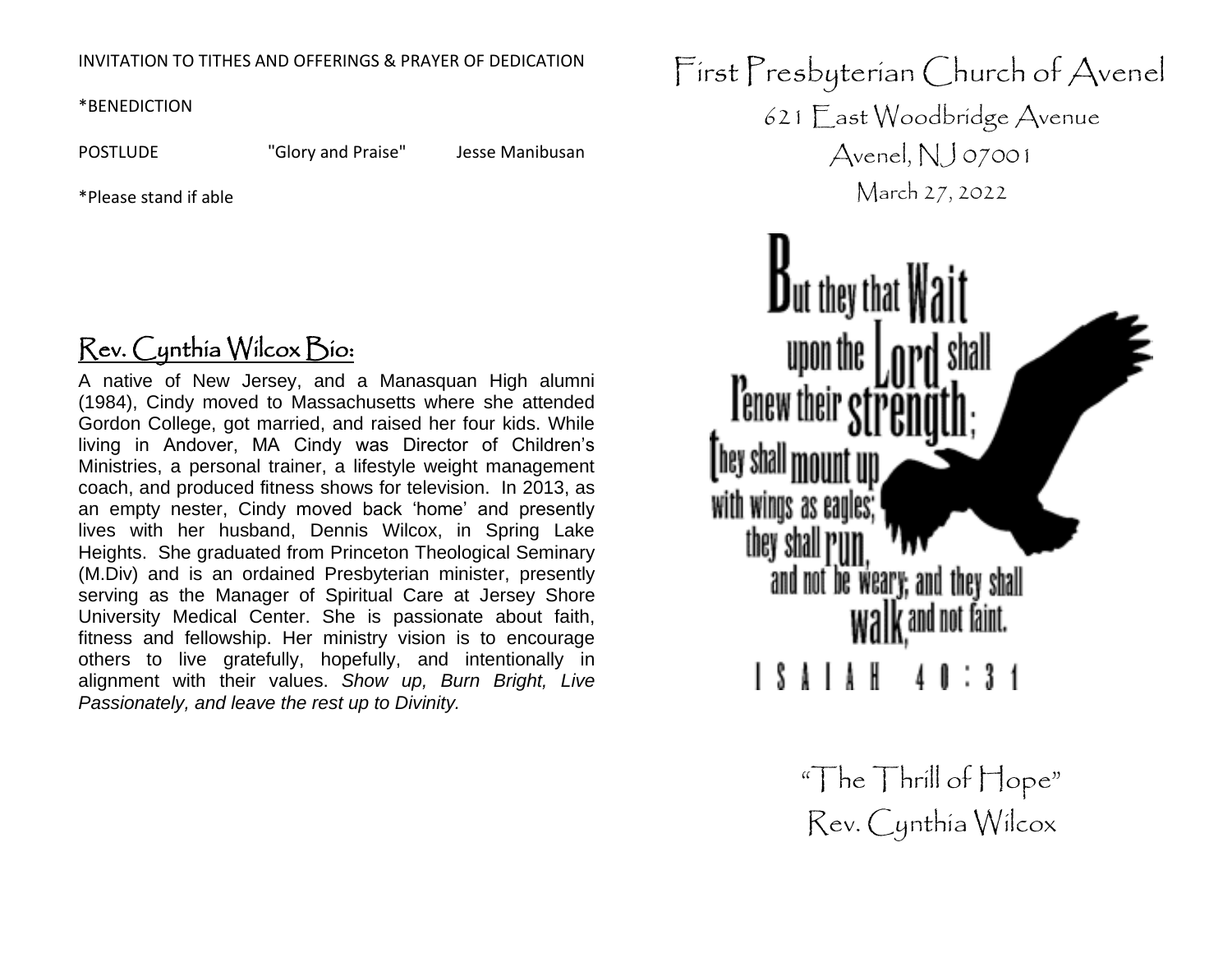#### **Prayers for those with long-term concerns**

We ask that these friends have God in their lives, that they and their families feel His loving presence, and comfort during their continued struggles. Updates will be printed as available.

Jennifer Perez – RSD/CRPS, & gastroparesis Maria - a friend of the Knotts and Haggerty families; she is in an acute care facility for traumatic brain injury.

#### **Friends and Loved Ones in the Service and their Families**

#### **STATESIDE**

Robert L. Gillis – invasive cardiovascular technologist in the US Navy and stationed at Walter Reed Medical Center in Washington DC, grandson of Barbara & Bill Morgan.

Lauren Hansen-Salmond – 1<sup>st</sup> LT, – Stephanie & Charlie Kurowsky's niece

Jeffrey Hansen - 1<sup>st</sup> LT, Kuwait, Stephanie & Charlie Kurowsky's nephew

Daniel Hedner – Carolyn & Jake Stockl's nephew

Steven Stockl – Carolyn & Jake Stockl's nephew

Amy Updike

Rob – serving in the U.S. Navy, San Diego, CA. - Lynn & Wayne Dubin's son.

Anthony Service – U.S. Air Force, in San Antonio.

\_\_\_\_\_\_\_\_\_\_\_\_\_\_\_\_\_\_\_\_\_\_\_\_\_\_\_\_\_\_\_\_\_\_\_\_\_\_

#### **OVERSEAS**

The children and youth in our congregation and our youth ministry Racial equality reconciliation in Woodbridge Township and our nation. Our ministry partners –

 Boys Town Camp Johnsonburg Christian Appalachian Project, Kentucky Elijah's Promise, New Jersey International Justice Mission, Washington DC International Students, Inc. Mr. Matt Barany Jr., who serves with Second Level Ministry Reliant Redemption Church, Pennsylvania Navajo Ministries Salvation Army of Perth Amboy, NJ Saint Jude's Children's Hospital of Memphis, Tennessee Walter Hoving Home World Vision

# *Prayer Concerns and Praises March 27, 2022*

*The Prayer Chain -* provides immediate prayer for *critical and emergency situations*. All other needs will be taken care of through the prayer list. To place someone on the prayer chain call Millie Knotts at 732-382-9391.

*The Prayer List -* provides opportunities to share prayer within our church family. Prayer requests will be published for up to 6 weeks unless updated. To add someone to this list call the church office at 732-634-1631.

(*Note: Please be sure the person you are adding to this list has given his or her permission to do so).*

"And pray in the Spirit on all occasions with all kinds of prayers and requests. With this in mind, be alert and always keep on praying for all the Lord's people" Ephesians 6:18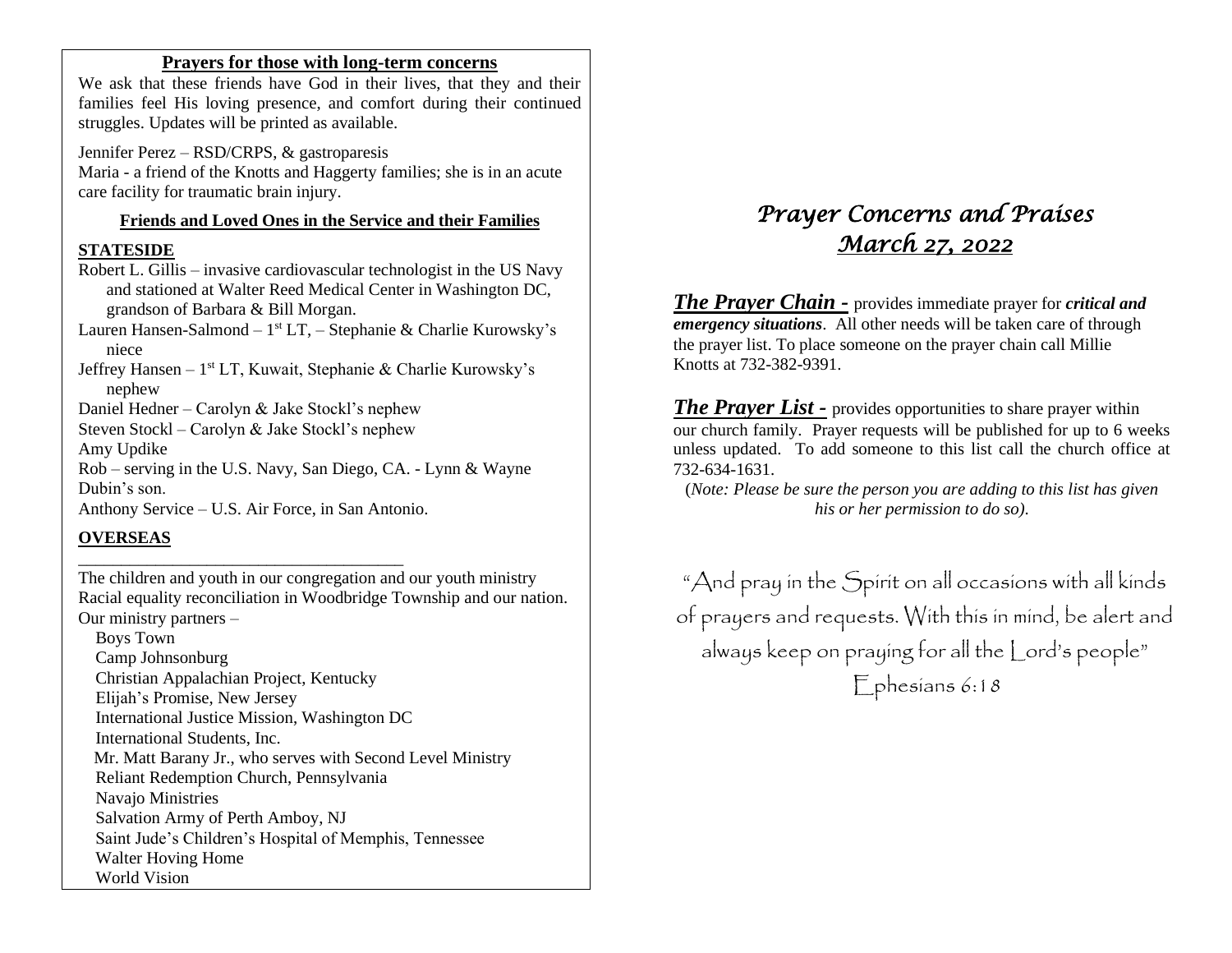*New Joys and Concerns*

*2 nd Week*

*3 rd Week*

*4 th Week*

*5 th Week*

Please pray for Alba Grano, Linda Vassallo's childhood friend, who is facing multiple health issues.

*6 th Week* 

*Prayers and Sympathies*

*SHUT-INS*

*Please continue to keep in your prayers those members who are unable to join us for worship on Sundays.* 

> **Health and Healing** *Carol Palmer and Jen Perez*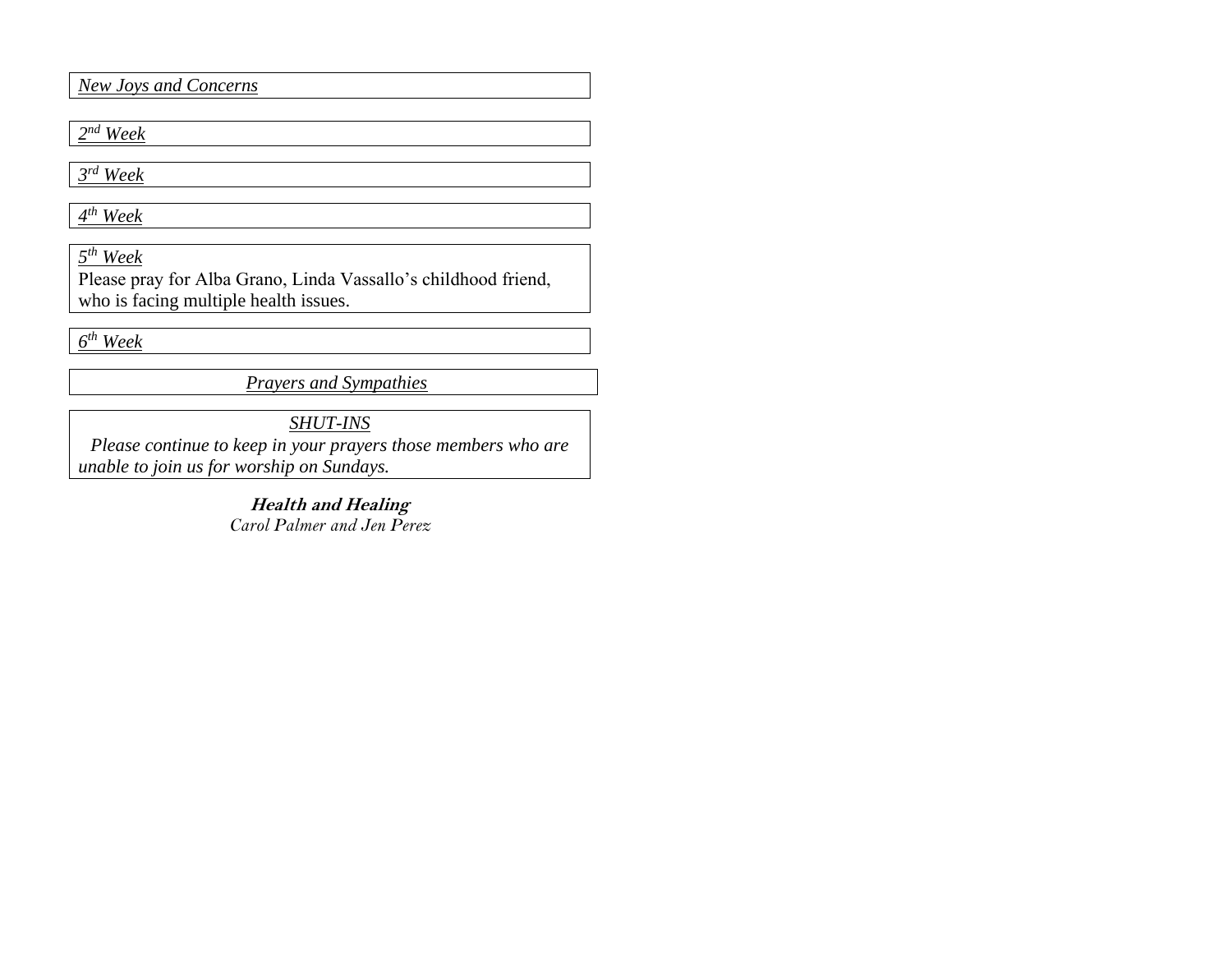*The mission of First Presbyterian Church is to grow in Christ and make Him known. This is based on John 15:5: "Yes, I am the vine; you are the branches, apart from me you can do nothing." The Holy Spirit strengthens us to:* 

- *1. Connect to the vine,*
- *2. Grow to maturity,*
- *3. Share the fruit*

#### **STEWARDSHIP 2021**

In an effort to help our congregation track our annual budget as it compares to giving, the Session has decided to include a brief monthly report. We are a 501(c)(3) not-for-profit organization, and are completely dependent upon tithes, offerings, and donations to fulfill our budgeted expenses.

| <b>General Fund Balance</b> |                                       | Net for the month | YTD            |
|-----------------------------|---------------------------------------|-------------------|----------------|
| 12/31/2021 \$76,156.39      |                                       |                   |                |
|                             | $01/31/2022$ \$73,393.05 \$(2,753.34) |                   | $$$ (2,753.34) |
|                             | 02/28/2022 \$73,809.90 \$ 416.85      |                   | $$$ (2,336.49) |

**CHURCH PROPERTY STEWARDS NEEDED (for pay) –** When we rent church property such as the gym (Westminster Hall) or Jacob Morgan Hall, a church member must be present on site. Stewards open/close the building and oversee good property stewardship. For their service, stewards are paid \$12/hour (by renters). If you are able to serve in this way (occasionally or regularly), or have questions or would like more information, please call the church office from 8:30 a.m. to 1:30 p.m., Tuesday through Friday.

**Per Capita Amount has been changed from \$45.00 to \$40.00**

## **WELCOME TO WORSHIP THIS MORNING. WE'RE GLAD YOU'RE HERE! WE BELIEVE YOU ARE HERE FOR A DIVINE PURPOSE. LET US KNOW HOW WE CAN SERVE YOU TODAY!**

#### **THIS WEEK IN OUR CHURCH**

#### **SUNDAY, March 27, 2022**

 9:00 a.m. Sunday School – SSO 10:00 a.m. Worship Service (Guest Preacher– Rev. Cynthia Wilcox) Live Stream-Facebook

#### **MONDAY, March 28, 2022**

# **TUESDAY, March 29, 2022**

10:00 a.m. JoAnn's Food Pantry-CE Bldg.

## **WEDNESDAY, March 30, 2022**

#### **THURSDAY, March 31, 2022**

 8:00 p.m. Prayer Gathering – Dial In (425) 436-6302 then enter code 773724#.

# **FRIDAY, April 1, 2022**

#### **SATURDAY, April 2, 2022**

#### **SUNDAY, April 3, 2022**

- 9:00 a.m. Sunday School SSO
- 10:00 a.m. Worship Service (Guest Preacher–Rev. Alice Batcher) Live Stream-Facebook
- 6:00 p.m. Youth Group CE

**CHURCH OFFICE HOURS:** Tuesday through Friday, 8:30 a.m. – 1:30 p.m.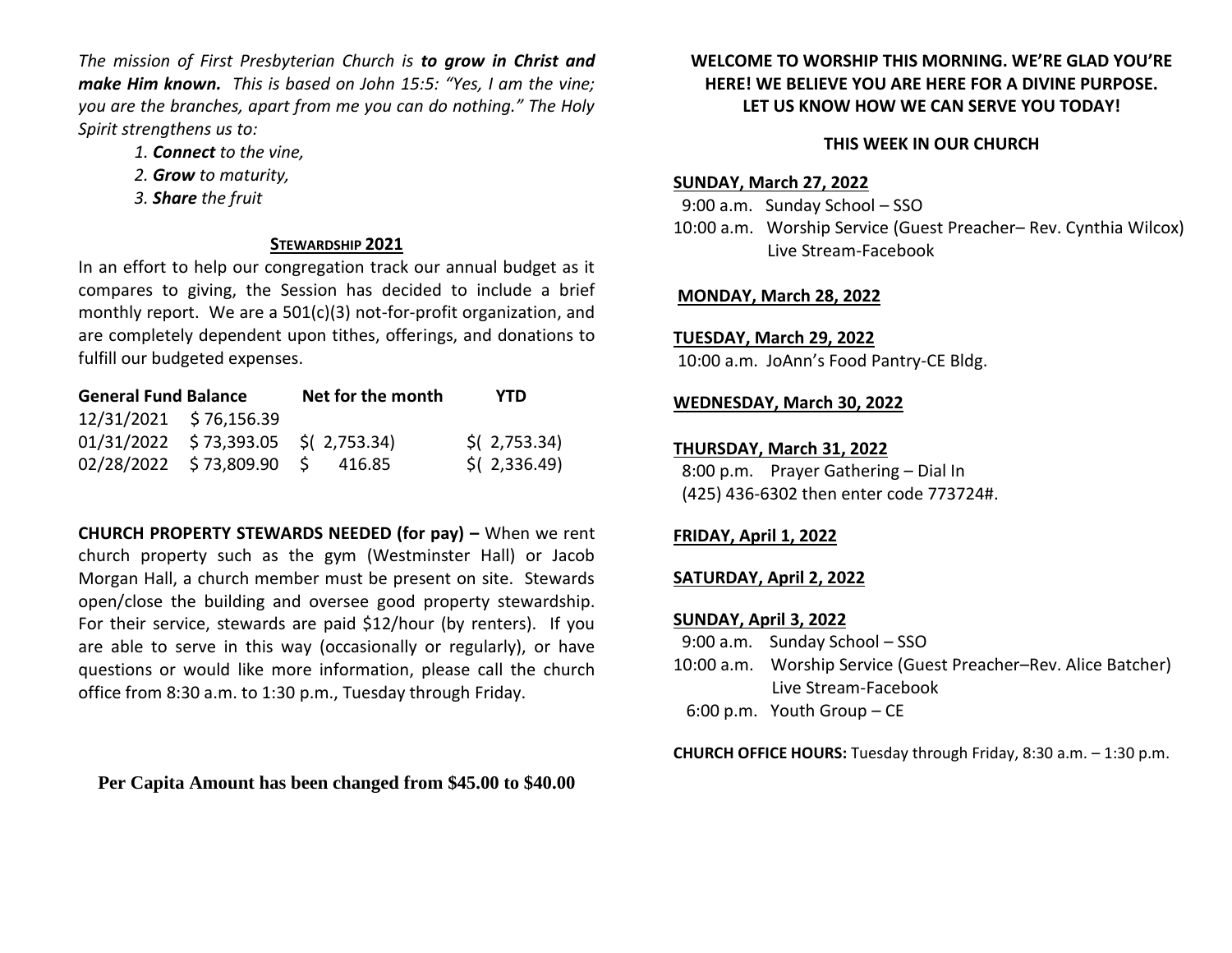# **OPPORTUNITIES TO SERVE OR SHARE**

**SUNDAY SCHOOL –** meets every Sunday at 9 am in the Christian Education Building's Sunday School Office.

**YOUTH GROUP** – meets every 1<sup>st</sup> and 3<sup>rd</sup> Sunday of the month at 6:00pm in the Christian Education Building.

**CHANCEL FLOWER AVAILABLITIY –** The following dates are available on the chancel flower calendar: April 3rd & April 17th. Reservations for chancel flowers may be made through the church office. The cost is \$30.00 for two arrangements.

**PRAYER GATHERING –** is on Thursday evenings at 8 pm. Dial (425) 436-6302 then enter code 773724#. If you have any questions, please contact Sandy Kosakowski 908-930-3628.

**WORSHIP SERVICE LIVE STREAM –** via Facebook every Sunday at 10:00 am. We hope you will join us online if you will not be attending at the church. Please tell your friends, especially shut-ins.

**BULLETINS** – will now be on our website. Weekly bulletins can be emailed as well. If you would like a weekly bulletin emailed, please contact the Church Office to be put on the emailing list.

**LIVE STREAM CAMERA VOLUNTEERS** – The mission team is asking for several people to consider operating the live streaming camera so we can insure no interruptions in our outreach. It is easy, requires very little work once setup. Stephen will show exactly how to operate. Please see Stephen or Bob Toro after worship.

**YOU TUBE CHANNEL** – An email request has been sent to everyone asking to subscribe to the church YouTube Channel. We need a minimum of 50 subscribers to be able to live stream our service, we currently have 34. Thank you for helping. Mission Team.

**VBS** – will begin July  $25<sup>th</sup>$  through July  $29<sup>th</sup>$  for 3 year old potty trained through 5<sup>th</sup> Grade. Please fill out registration form attached to the bulletin or register online at: Avenelpresbyterianchurch.org.

**GUEST PREACHER –** for Sunday, April 3, 2022, is Rev. Alice Batcher. Reverend Alice Batcher is a graduate of Union Theological Seminary in NYC. Originally ordained with the ABCUSA, Alice now has standing with the UCC. During the week, Alice is a hospice chaplain. In her spare time Alice enjoys working with her little poodles, COVID adoptees.

#### **WELCOME TO OUR WORSHIP SERVICE!**

*Visitors, we welcome you to this morning's time of worship. If you are looking for a church home or would like to explore the meaning of membership at Avenel Presbyterian Church, please ask an usher or the worship assistant.* 

*Joseph Fernandez Music Director resolutjoe@gmail.com Michael Peterson Sexton avenelpres@gmail.com* Stephanie Kurowsky Stream Lines [avenelstreamlines@comcast.net](mailto:avenelstreamlines@comcast.net) *Belinda Kerchner SS Superintendent For 2022 Linda Vassallo Church Office (732) 634-1631 Susan Smolsky Webmaster rustisioux@comcast.net Church Email avenelpres@gmail.com Church Website avenelpresbyterianchurch.org*

*Scripture for Sunday, April 3rd*

John 12:1-8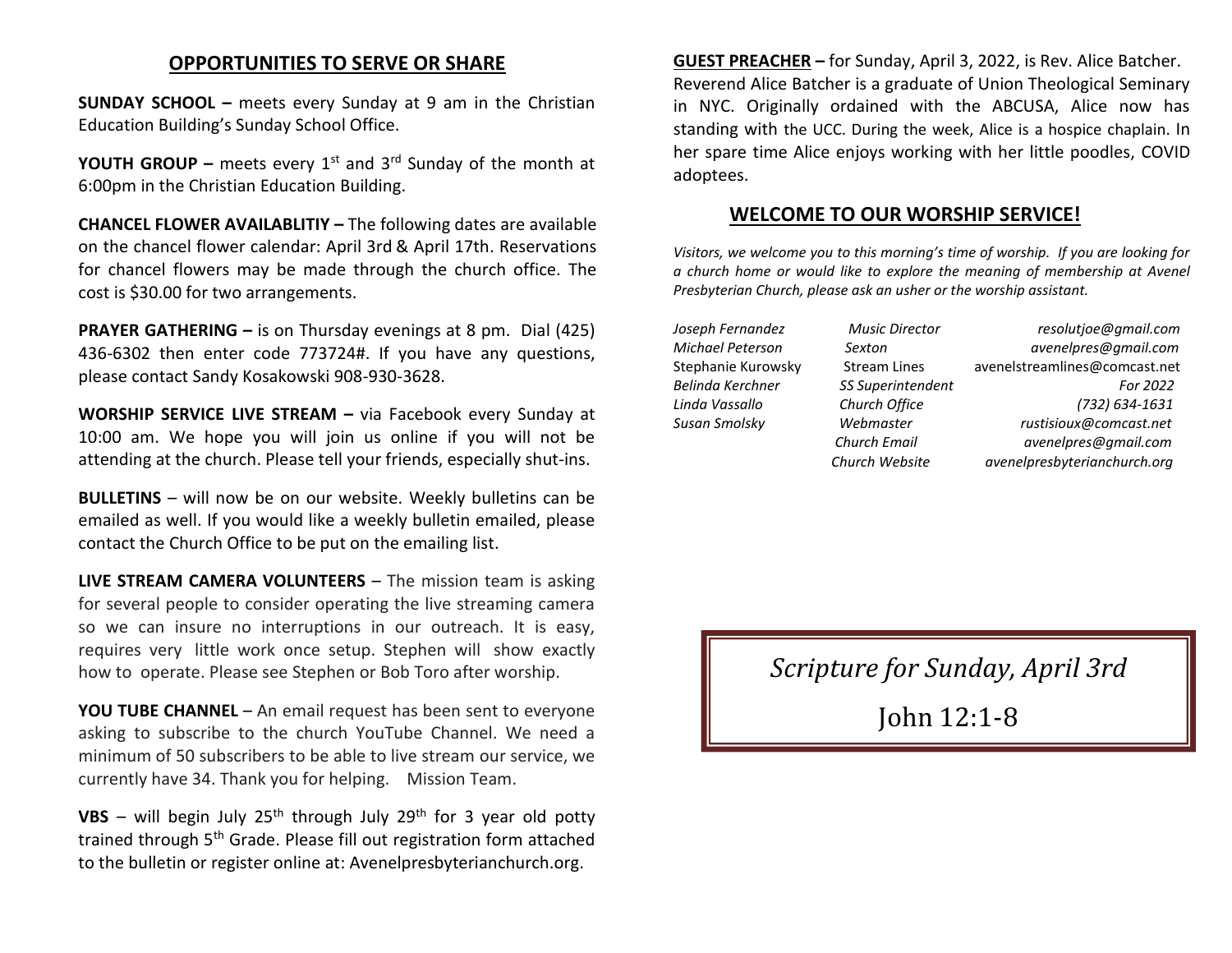

**Get Ready For A Howlin' Good Time***!*

**New friends • Amazing experiments • Creative games Super-fun snacks • Surprising adventures • Incredible music**

> **The First Presbyterian Church of Avenel 621 E Woodbridge Ave, Avenel, NJ**

**July 25th – July 29th 9:00 am – 12:15 pm**

**Vacation Bible School Registration: Contact church office at 732-634-1631 Email: [avenelpres@gmail.com](mailto:avenelpres@gmail.com)**

**or Register online at [www.Avenelpresbyterianchurch.org](http://www.avenelpresbyterianchurch.org/)**

Harley Miley Howell Rollo Jet



**Vacation Bible School 2022 July 25th – July 29th 9:00 am – 12:15 pm**

**ALL CHILDREN 3 YEARS OLD & POTTY TRAINED THROUGH 5 TH GRADE**

**COME & CELEBRATE GOD'S GREATNESS, MUSIC, CRAFTS, SNACKS, & MORE**

#### **SNEAKERS MUST BE WORN FOR GYM**

**The First Presbyterian Church of Avenel 621 E. Woodbridge Ave Avenel, NJ 07001 Phone: 732-634-1631 / Fax 732-634-1291 Email: [avenelpres@gmail.com](mailto:avenelpres@gmail.com)**

#### **Register by: June 30, 2022**

| <b>Please print clearly</b> |                                 |
|-----------------------------|---------------------------------|
| Child's name:               |                                 |
|                             | M/F                             |
| <b>Address:</b>             |                                 |
| <b>Birthday:</b>            | <b>Grade Completed in June:</b> |